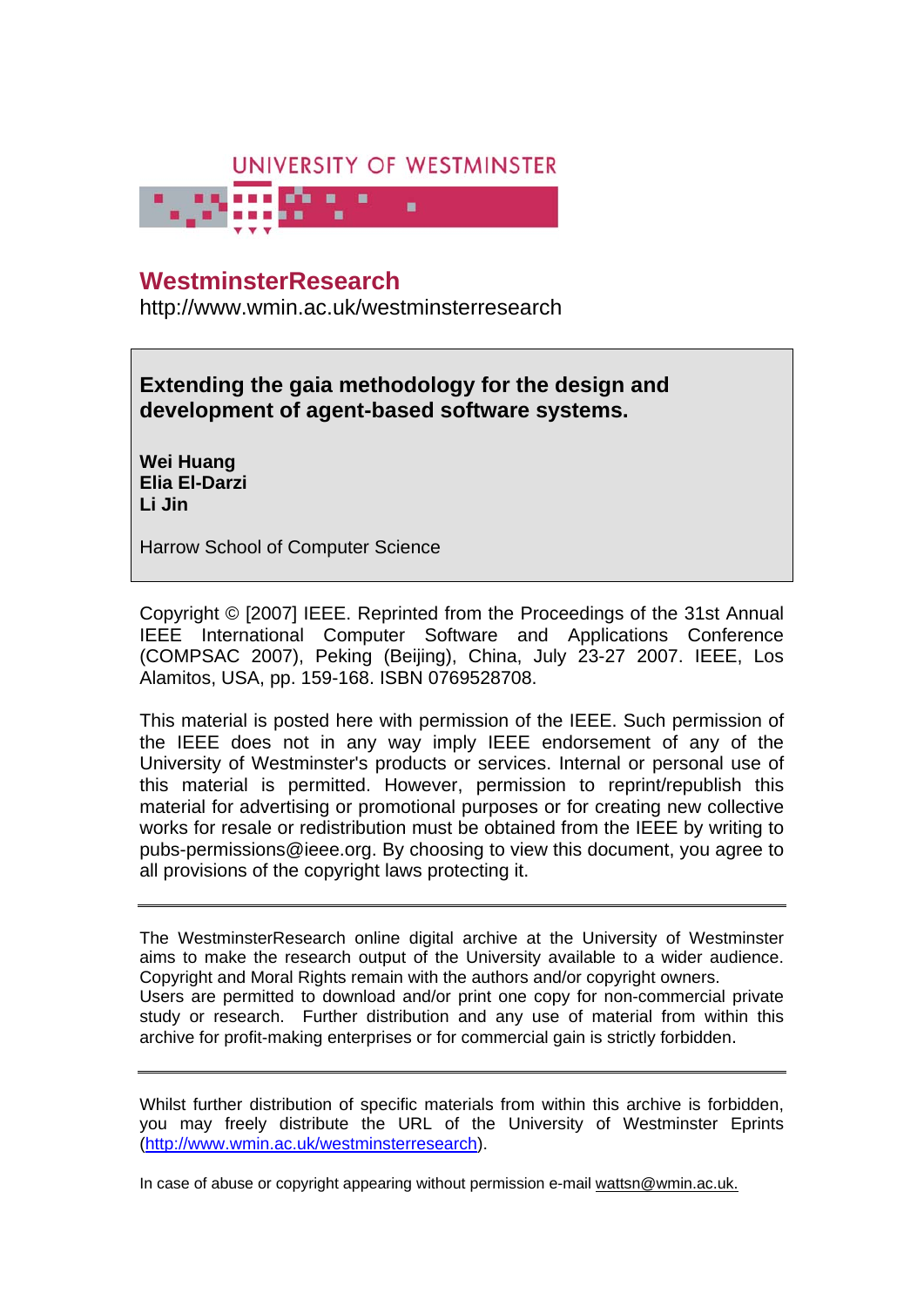## **Extending the Gaia Methodology for the Design and Development of Agent-based Software Systems**

Wei Huang , Elia El-Darzi and Li Jin

*School of Computer Science, University of Westminster Watford Road, London HA1 3TP, United Kingdom. E-mail:{ huangw, eldarze, jinl }@wmin.ac.uk*

#### **Abstract**

*Over the past decade, agent-based computing has emerged as a new and popular paradigm for design, implementation and analysis of distributed information systems. In this paper, the participant researchers in Health Care Computing Group at University of Westminster concentrate on the agent-oriented methodology for the analysis and design of agentbased systems and identify how methodology can support both the levels of "agent structure" and of "agent society" in the agent-oriented software design and development process. The research reported here takes one leading agent-oriented methodology-Gaia, and then extended it by the creation of innovative design tools which aimed at better supporting application to real-world domains. In discussion section, agent-oriented methodology and AUML approaches are compared and evaluated in great detail; the strengths and weaknesses of the current agent-oriented methodology are explored and discussed; the importance of effectively using methodology to improve agents and their productivity potential also is emphasized. Finally, we draw conclusions from the work presented and the experience gained in this research and look into the future possible improvements on agent-oriented software engineering in the agent technology research field.* 

## **1. Introduction: Gaia Methodology and its Concepts**

"*A methodology is a recipe that enables an engineer to find a solution to a specified set of problems*". In the book [5], Hussmann has highlighted that a methodology should enable a good definition of the problem space to which methodology is applicable, and should provide a set of models, methods, and guidelines which allow developers to follow and to

find solutions to the problem faced. Gaia methodology [9] is a practical approach to analysis and design, implementation and management of agent software systems. It aims to provide agents, services, resources, and share agent community/ experience, and to offer practical support to the tasks of system design, development and implementation. Gaia methodology suggests that the whole multi-agent system can be defined in team of agent roles and agent organizations, and an organization can be defined in term of a range of practical designable and reusable models. Later those models are used as the foundation stones for building the system architecture. There are two main phases in Gaia methodology to help system developers to define the agent structure (micro-level) and agent society and organization structure (macro-level). These concepts are presented in two basic stages in Gaia methodology: *analysis* and *design*[9].

• In the *analysis* phase, the macro-level aspects are addressed by the interaction model, and the micro-level aspects are addressed by the role model. It focuses on agent organizational aspects both in the team of concepts (such as roles, responsibilities, agent types, protocols) and in teams of organizational domain design (such as services, interactions, acquaintances, activities. In this phrase, the major tasks are to define a collection of roles of agents and define relationships between agents. So, roles can be seen as the basis of agent system design. Each role has four attributes, namely responsibilities, permissions, activities, and protocol, which are used to describe the feature and states of agents.

• In the *design* phase, the above two models will be further refined into three Gaia models: *agent model*, *services model* and *acquaintance model*. The *agent model* is a refinement of the role model. Although the mapping from roles to agents may not necessarily be a one-to-one correspondence in Gaia, a natural mapping is just to refine one role into one agent. The *services* 

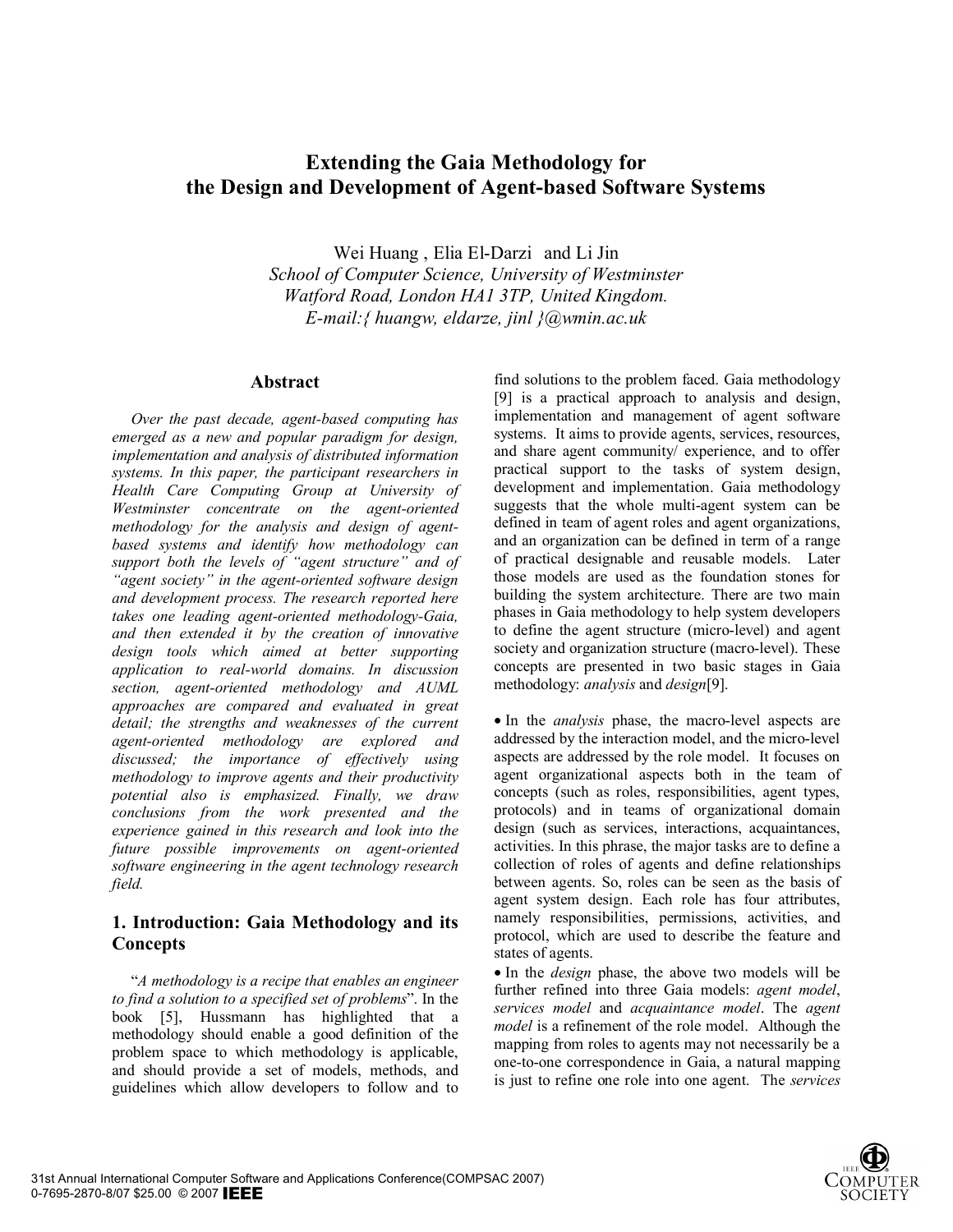*model* further specifies the functions and services provided by individual agent. The *acquaintance model* is a refinement of the interaction model, which further defines the communication links between agents.

## **2. Agent-oriented Design and Development Process in Gaia Methodology**

The Gaia methodology describes a high level outline of design and development processes, identifies important steps to build an agent cooperation environment, and outlines models and plan for designing effective agent architecture. In this research, we divided the Gaia's two concepts, i.e. *Abstract Concepts* and *Concrete Concepts* into a progressive design process; it is illustrated in [Fig1].



Figure1: Gaia-based Agent Environment Development and Processing Prototype Diagram

The diagram [Figure1] shows the Gaia model for agent-based system development, from conceptual requirement analysis to the creation of roles and models, then moving to practical architecture design and complex system implementation by using Gaia concrete concepts. In the *analysis* phase, i.e. *abstract concepts* level, the aim is to produce agent-oriented abstractions and specifications (roles, Interaction models) for the system under the development. This is an interpretation and decomposition of the complex problem to be solved. The role model is used to clarify function and formalize skills (responsibilities,

activities) of agents. In order to share resources, skills, problems, and tasks and to facilitate the design of the solution, the interaction model is used to clarify the relationships between roles and to link the cooperative agents. In the *design* phase, i.e., *concrete concepts* level, the aim is to define a solution of the problem. The design process consists of identifying the three models (the *agent model*, the *services model* and the *acquaintance model*), specifying what they are to accomplish, and constructing and organizing all the components into suitable agent architecture. Those design models should provide a clear computational description of the system, which then promises the system's implementation as a relatively straightforward refinement of adding details about the implementation platforms, programming language and computational algorithms, without reconsidering the structure of the agent system [4,7].

 In this research, we also purpose a flow chart design diagram [Figure.2], which is able to decompose agent-based components and services from agent society level and to design and construct them into the three Concrete models, i.e. *agent model*, *service model* and *acquaintances model* in Gaia methodology.



Figure2: The Flow Chart of Gaia's Design Processing

 This design flow chart diagram[Figure2] also shows how a series of instructions guide system developers through the Gaia's design processing and pathway, i.e. from *Abstract concepts* to *Concrete concepts*. Each instruction may perform one of Gaia's basic functions or procedural abstractions. It begins with the initiation and definition of roles, and then comes a group of

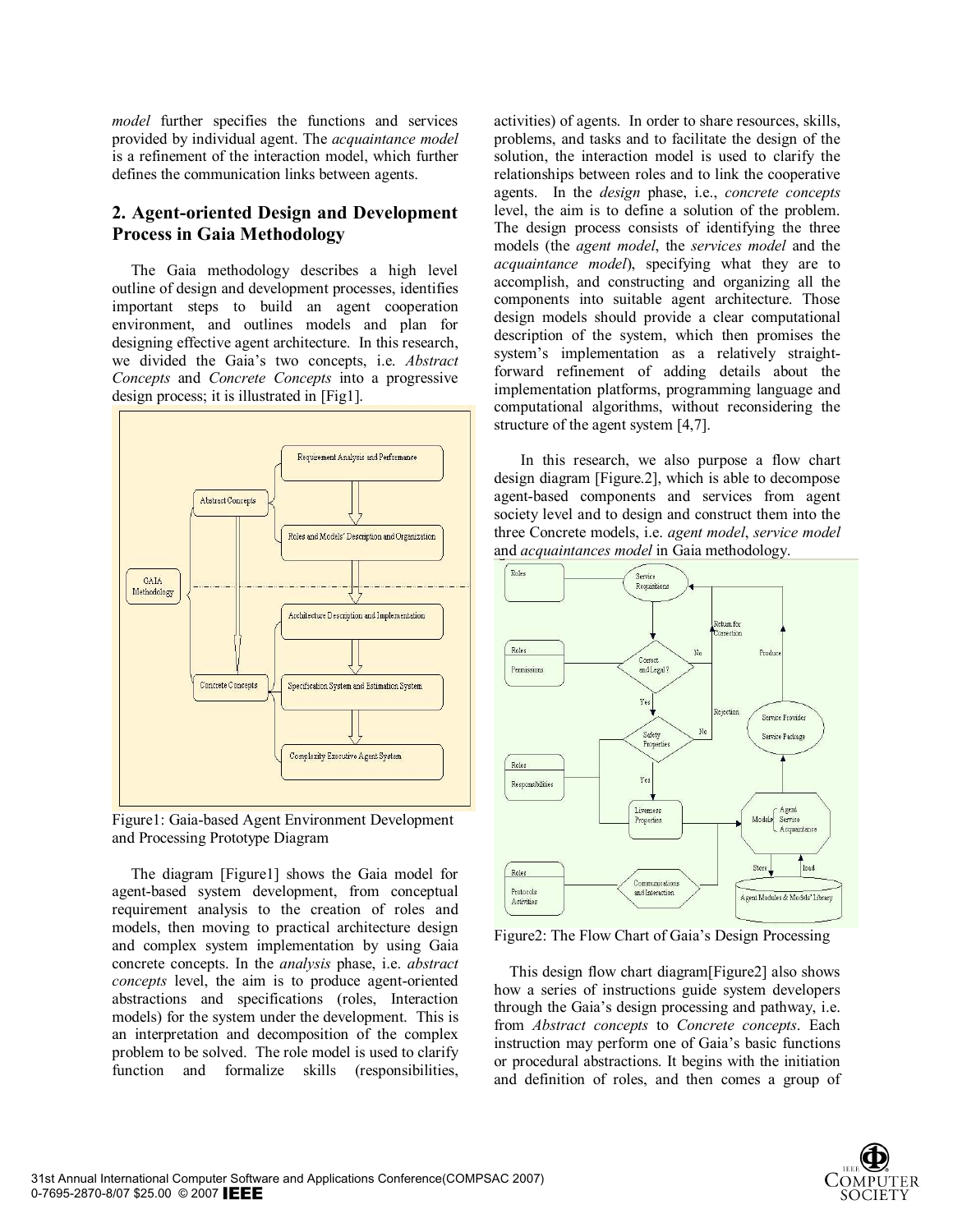roles' planning for organizing agents' behaviours, followed by loading particular models (agent type, service and acquaintance) from the agent models library. The use of agent-oriented techniques is to provide a structured way to deal with complexity, so the benefits of modelling and design compound as the application size grows large. Another benefit of structured models such as these is that they enable reuse of agent models and services. Eventually, it is hoped to build up a library of models of agent-based components, each one representing an implementation stored in a library; these could be reused and invoked by developers for multiple agent system design, implementation and maintenance. When another task needs the same functionality, the designer can quickly import its module from the library. In the implementation phase, the developer can just as easily import and organize the agent-based modules into the executable agent-oriented architecture.

## **3. Extension: Gaia-based practical design and modelling tools**

Jennings[6] states that: "agent-oriented approaches are well suited to developing complex software systems in general and control system in particular". As yet, there are not many agent-oriented software and applications in the market. In part, this is due to the complexity of agent system development, the absence of mature techniques and the shortage of useful software tools. The commonly considered solutions are the development of the component-based software techniques for the integration of components like database software applications into agent systems and the development of the useful structures for collections of agents into teams and groups in agent architectures.. The Gaia methodology is an attempt to define a highlevel methodology that is specifically tailored to the analysis and design of multi-agent systems.It offers a high-abstraction level specifications and a range of capable structural models for systems analysis and design. However, there is no given way to go from a Gaia analysis model to a design model. System implementations in most cases are still done through the extension of object-oriented techniques. Furthermore, the superstructure level, i.e. the level of agent domain modelling, is not considered in Gaia methodology; the role model has been emphasized in only textual schema. Therefore, the Gaia methodology provides a high level of abstraction for describing and organizing software agents rather than modelling and implementing them. Obviously, managing complexity issues and creating reliable agent-based software is a very challenging task facing developers of large-scale

embedded software systems. In order to cope with the complexity of the models as a whole, it is valuable to have access to multiple graphical views of a system, each from a different perspective, each representing different models and their associated components or elements. The experience gained in the agent system design undertaken for this research is that the absence of such graphical modelling tools is a great obstacle to effective system design and implementation. Therefore, in this research, a Gaia-based graphic modelling tool was developed and exploited. The design philosophy for agent-based system is based on progressive development and decomposition of a system's intended behaviour, i.e., extending Gaia methodology and adapting some modelling techniques and ideas from object-oriented software engineering (since object-oriented modelling techniques are not directly applicable to agent systems , and agents are more complex than objects ), providing a compositional modelling tool suitable for the verification of agent-based system structure and function. Here, in order to simplify and complete the Gaia methodology, a set of Gaia-based graphic modelling diagrams for addressing domain-level abstractions are introduced and prototyped in the *E.U-INCA* health care project [2,4]as follows:

• Agent and Role Schema Diagram: This defines the agent types by aggregating roles and it also defines role of each agent and its related attributes. It is a blueprint-style description on agent and their role schema.

| Agent /Role Schema:                                  | name of role                           |  |  |  |
|------------------------------------------------------|----------------------------------------|--|--|--|
| Description:                                         | short description of the role          |  |  |  |
| Protocols                                            | Communication protocols and activities |  |  |  |
| and Activities                                       | in which the roles plays a part        |  |  |  |
| Permissions                                          | The rights associated with the role    |  |  |  |
| Responsibilities:                                    |                                        |  |  |  |
| Liveness                                             | Liveness responsibilities              |  |  |  |
| Safety                                               | Safety responsibilities                |  |  |  |
| Template for defining agent and roles[9]<br>Tahle 1. |                                        |  |  |  |

Table .1: Template for defining agent and roles[9]

In Gaia analysis level, this schema helps to discover individual agent's Abstract concepts and agent's attributes e.g., responsibilities, permissions, activities, liveness and safety issues. This mainly describes individual agent's functions, states and abilities. The role model captures the attributes and properties: the Gaia-based Role can be described in the following template agent/role schema [Table.1].

For example in *E.U-INCA* (Intelligent Agent-based Health Care System) [2,4] a community care system consists of a set of professional bodies and organizations. Each of them plays a certain role in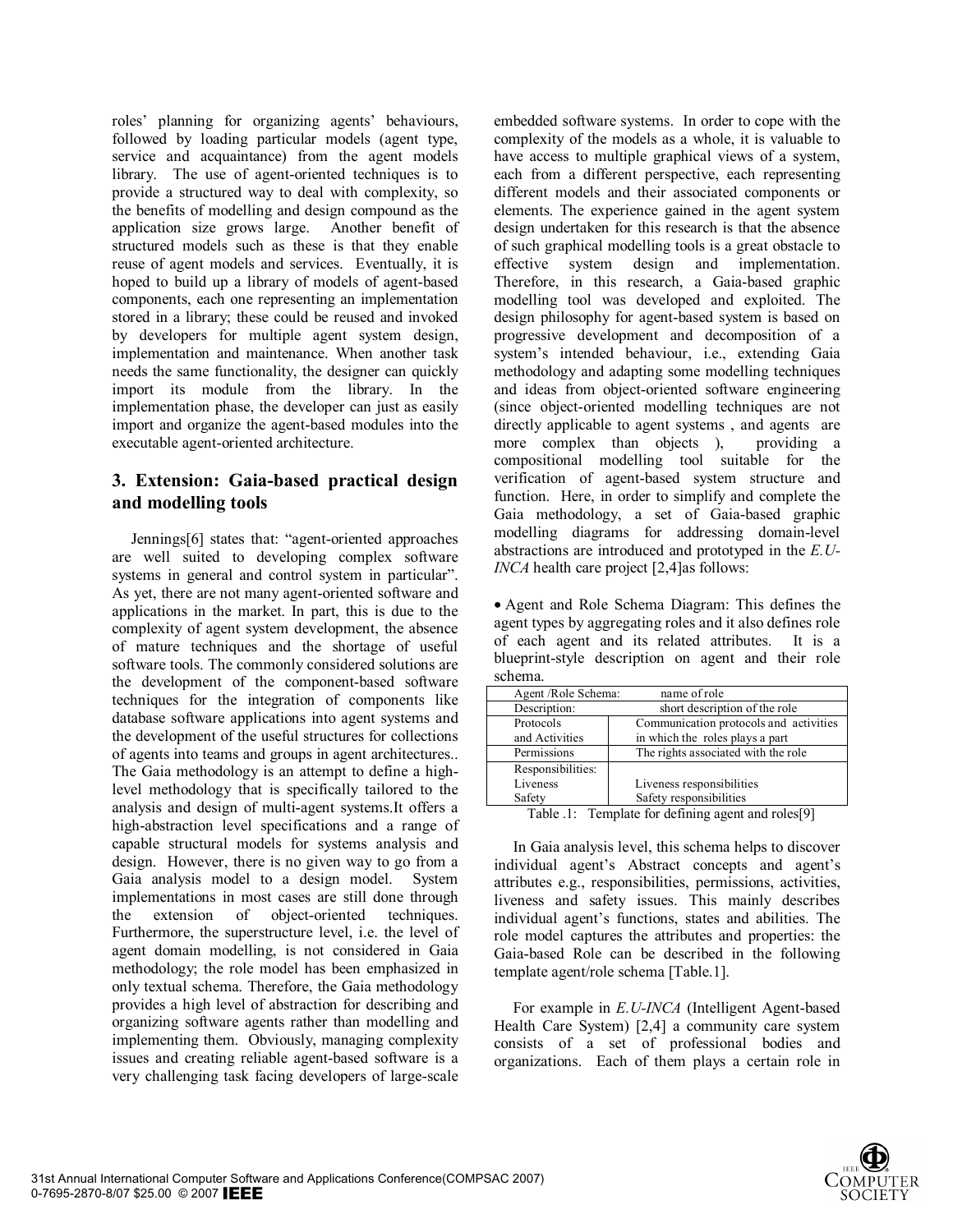|  |  | their society. The formal schema for agent Care    |  |  |
|--|--|----------------------------------------------------|--|--|
|  |  | Service Coordinator could be outlined in [Figure3] |  |  |

| $\sim$<br><b>Role Schema Care Service Co-ordinator</b>                                                                                                                                                                                                                     |                                                                                                                                                                                                                                                                                                                                                                                                        |  |  |  |
|----------------------------------------------------------------------------------------------------------------------------------------------------------------------------------------------------------------------------------------------------------------------------|--------------------------------------------------------------------------------------------------------------------------------------------------------------------------------------------------------------------------------------------------------------------------------------------------------------------------------------------------------------------------------------------------------|--|--|--|
| Care events handling.<br>Protocols and Activities:                                                                                                                                                                                                                         | <b>Description:</b> The role of crisis management and organizing<br>The agency responsible for providing the range of services necessary to ensure that the service is arranged<br>properly. The co-ordinator is responsible for preparing a plan and for monitoring its effectiveness in<br>meeting the needs of the assistance services. Agent who can assist and schedule needed services in Health |  |  |  |
|                                                                                                                                                                                                                                                                            | Monitor Response& Activities, Get Requirement, Services Originations, Service Routing Management                                                                                                                                                                                                                                                                                                       |  |  |  |
| Permissions:                                                                                                                                                                                                                                                               |                                                                                                                                                                                                                                                                                                                                                                                                        |  |  |  |
|                                                                                                                                                                                                                                                                            | Reads supplied: Services requirements<br>Services planning and scheduling<br>Services Processing procedure                                                                                                                                                                                                                                                                                             |  |  |  |
| Generates:                                                                                                                                                                                                                                                                 | Agents (crganising)<br>Services (agents producing, mapping and routing)<br>Internal and external environments' data accessing.                                                                                                                                                                                                                                                                         |  |  |  |
| Montoring                                                                                                                                                                                                                                                                  | Service agents' status<br>Service progress                                                                                                                                                                                                                                                                                                                                                             |  |  |  |
| Responsibilities:                                                                                                                                                                                                                                                          |                                                                                                                                                                                                                                                                                                                                                                                                        |  |  |  |
| <b>Liveness:</b>                                                                                                                                                                                                                                                           |                                                                                                                                                                                                                                                                                                                                                                                                        |  |  |  |
| Assistance co-ordinator = ManagementResponse                                                                                                                                                                                                                               |                                                                                                                                                                                                                                                                                                                                                                                                        |  |  |  |
| Management Response=((GetServices Requirements))(Crisis discovery   Identify Problem issues)  <br>(Negotiation) Conversation) (Service Decision Making)<br>(Organize Service Agents) (Monitoring Service Agents Activities)<br>(Feedback-Reports   Effective Evaluations)) |                                                                                                                                                                                                                                                                                                                                                                                                        |  |  |  |
| Safety:<br>(Registration   network accessing   security service checking) = false => service=nil                                                                                                                                                                           |                                                                                                                                                                                                                                                                                                                                                                                                        |  |  |  |

Figure3: The Gaia role model: a formal schema for agent Care Service Coordinator

• Service Diagram: This provides a domain view of the services and tasks of individual agents. Those services and tasks all based on the agent's role which has described in Agent/Role Schema diagram, service diagrams also should include some additional information on practical events and particular conditions. The service may vary due to the different tasks and conditions applied to agent-based system. For example, in *E.U-INCA*[2] agent Care Coordinator in the event of the basic proposed services diagram for agent Care Coordinator can be seen in [Figure 4].

• Collaboration and Interaction Diagram: This describes how an agent responds to the system or to other agents, the communication/negotiation routing and service scheduling and planning pathway. This is normally achieved by using a commonly-accepted communication language and protocols.[Figure5] shows the communication paths and route between the patients and health care system. It illustrates that after having carefully analysed patients' requests, the agent Care Coordinator passes patient's case to an appropriated health care service system, e.g., a local clinic, dental office, or hospital and then this information is diverted to a responsible health care professional, such as a GP or a nurse.



Figure 4: Gaia Service Diagram: Basic Services of Agent Care Coordinator



Figure5: Gaia interaction diagram: Agent Care Coordinator interacting with health care system and patients (simplified version)

• Acquaintance Diagram: This defines the desired agent domain behaviours of all the agents. It contains a set of use cases and the graphs corresponding to communication pathway among agent. For example, as showing in [Figure.6], Agent Care Coordinator is arranging an event for a patient, it could be to make an appointment with doctor or nurse or to receive a prescription. After doctor or nurses consolidation and all the health care professionals are all connected and carefully operated following the Acquaintance diagram [Figure.6].

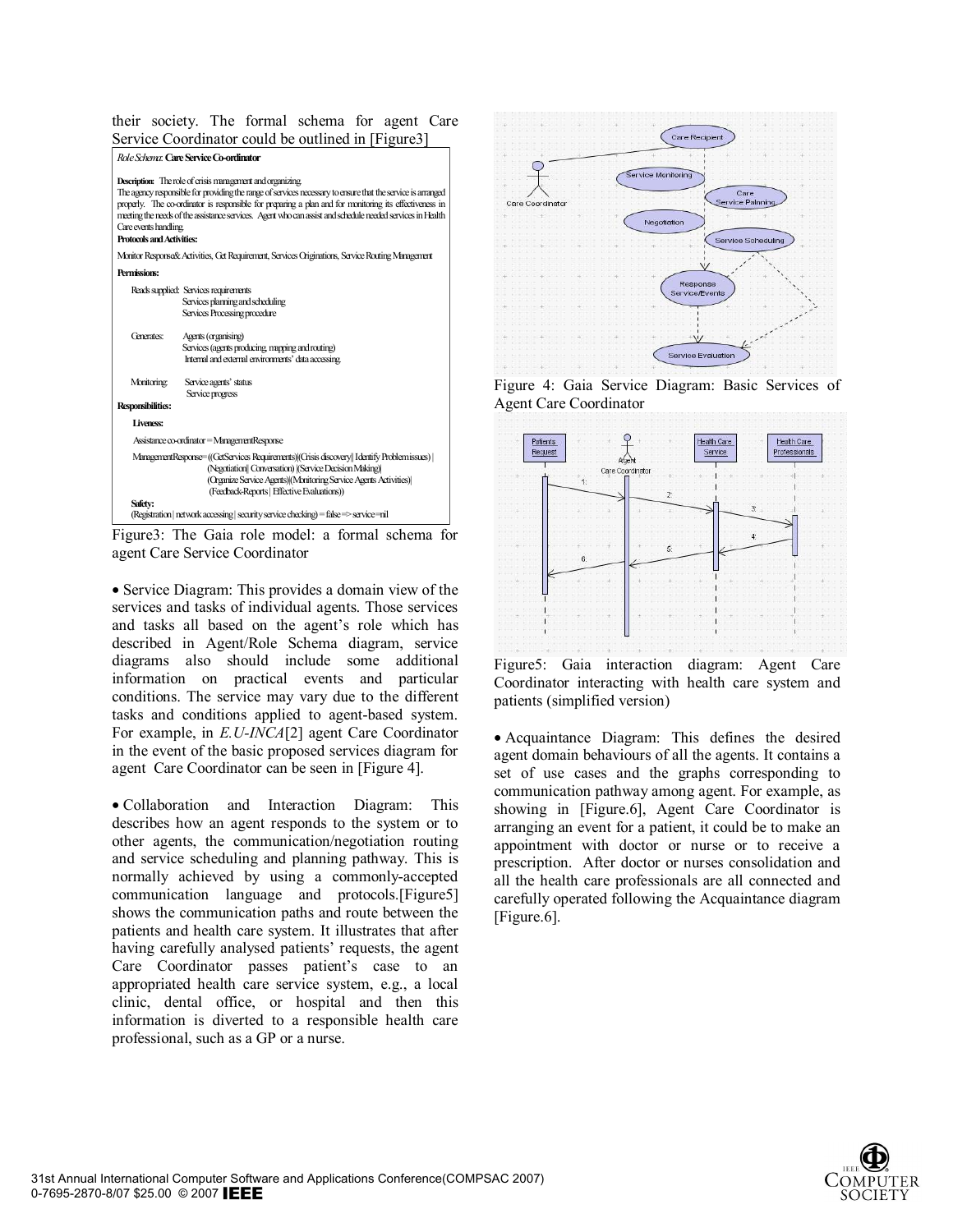

Figure6: Gaia Acquaintance diagram on event of appointment and a prescription request.

• Organization Diagram: This presents the overall structure of an agent-oriented society, i.e., the agentbased system architecture and working environment, which includes how the all the agents can be organized and managed into a single working environment while accessing databases and other shared resources. For example, here we designed a simplified version Gaia Organization diagram for a Health Care System which can be illustrated as following diagram [Figure.7]. The system can be divided into three sections, which are based on the role and functions of responsive agents: The Information Agents, i.e. Care Coordinator' Management with associated Social Care Service, are working together in the control of the system, commanding and scheduling the tasks and managing services. The User Task Interface Agents, such as GP, patients and carers, are the task providers or health care service receivers; this has a graphic interactive interface to communicate with Information Agents (Health Care Coordinator and Social Care Services). Some Task and Service Agents such as Hospital connect and cooperate with Doctors and Nurses and Care Coordinator Management Agents, and to support cooperative work.

#### **4. The Benefits of Using Gaia Methodology and Extension**

"*Agent-oriented methodologies provide the scene of new meaning, the scene of new design purposes and the scene of new ways of thinking and constructing of agents and their associated software environment*". -W. Huang



Figure7: Organizational Diagram for a Health Care System (simplified version)[4]

 The Gaia methodology attempts to be a practical approach to the analysis, design, implementation, and management of agent software systems. It is an easyto-use agent-oriented software development tool, which provides a range of model for addressing agents, services, resources, and its community. It offers practical support and guidance, which currently only covers the system analysis and design phases, while proving a range of guidelines that are directly relevant to agents in their coordinative working domain. With the proposed extension to Gaia methodology, i.e. Gaiabased modelling tools, the developer could easily put Gaia's analysis and design from text description into a live graphic design. Here, we suggest using Gaia methodology with supportive extensions: Gaia-based practical design and modelling tools to practical agents and their associated systems' design and development and system management. The numerous advantages and positive characteristics of applying methodology to agent design can be addressed as follows:

• **Inferential capability**: the ability to act on abstract roles and task specifications from perception model to action roles model. The derivation of macro-level descriptions from the problem specification, then mapping of the macro-level description into the micro level interaction specifications using adequate operation and formulisation;

• **Adaptable structure**:Gaia's modelling and structure are terse, the system is easy to operate and reconfigure to real–end user and developer requirements, to enable

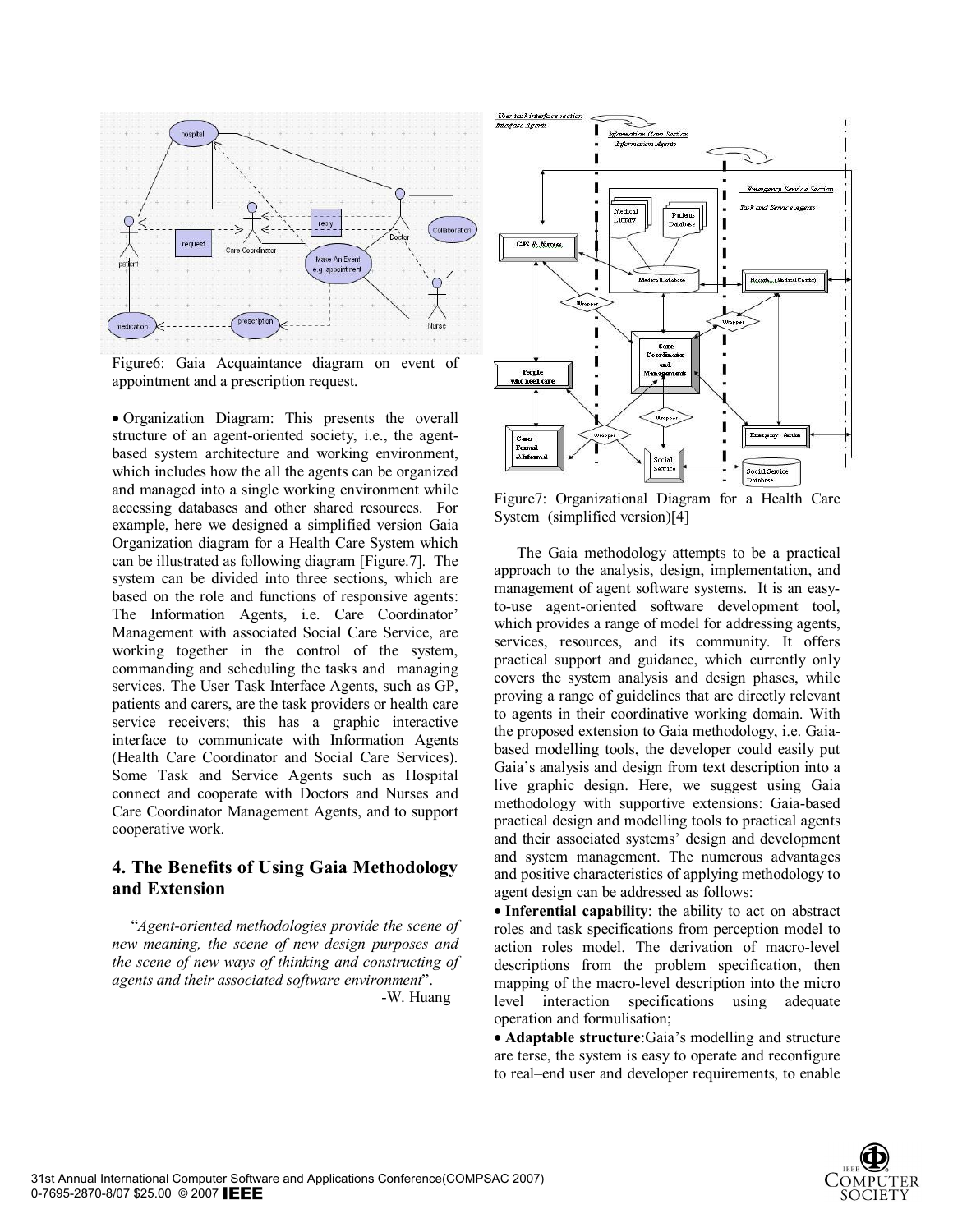re-usage of models, components and roles. Gaia offers a suitable description of the micro-level interactions providing a principled model and implementation of the targeted multi-agent system;

• **Affordable Communication**: Gaia provides built-in agent conversation role or models for agent interconnections and interactions in common agent environments;

• **Scalable System design**: Gaia with extended graphic design tools offers a set of powerful and functional methods and roles to expand support capability and provide proactive agent services knowledge level system management with highly flexible agent architecture.

## **5. Discussions**

#### **Discussion1: Agent-oriented methodology v Agentbased UML(AUML)**

In recent years, many researchers have been considering using Agent-based UML(AUML) and adapting UML tools and techniques for agent-based software system[3,7]. From a software development point of view, agent-based UML and agent-oriented organisational methodology both are based on the agent software development process and use their own syntax and notation to achieve the domain tasks and to create rational agent architectures. The most important of these limitations of using AUML are: firstly, AUML mismatches with agent concepts and incompatible with complex agent-based system design, it lacks of consideration for identifying agents and their associated flexible roles; and secondly it short of support and description for agents' social skills and interactive dynamic behaviours. Therefore, it is emphasized the importance of methodology as a critical initial step in developing and producing agentbased architectures and applications. It aims to present an effective schedule and plan for an agent software development process; for addressing complex agentbased environments, decomposition, abstraction, communication, organization software development process activities characteristics[1,8], whilst reducing the complexity of the complex agent systems' design and development.

#### **Discussion2: Strengths and Weakness of the current agent-oriented methodology**

#### **a) Strengths of the agent-oriented methodology**

There are many strengths of the agent-oriented approach for design software systems, which is why it has become so popular. Agent systems have great potential for complex applications such as community care and emergency services domain. The strengths of an applied methodology (such as Gaia) for agentoriented software design and development are:

- It provides an engineering approach to the design and construction of collaborative agent systems.
- It provides a set of guidelines whereby designers and developers are involved in the whole planning process from information collection to development of action plans and management.
- It handles the complexity of the software development process increasing the quality of the resulting system.
- It attempts to be a practical approach to the analysis, design, implementation, management of agent software systems. Agent-oriented software development methodologies normally provide a range of models for addressing agents, services, resources, and their community and interaction
- It delineates between generic agent-level and domain-level problem-solving issues. It helps developers see the involvement of agents and understand the working of multi-level development phases and how decomposition of a complex domain problems into small sectors.
- It offers high-abstraction level specifications and a range of capable structural models for systems analysis and design. It offers practical support and guidance, which currently only covers system analysis and design phases, while proving a range of guidelines that are directly relevant to agents in their coordinative working domain[4].

Those efforts have resulted in a number of architectures and frameworks for agents, but there still has been relatively little systematic research, which addressed the issues of practical methods for the design of agent-based systems.

#### **b) Weakness of the agent-oriented methodology**

 Agent-oriented software engineering is a technology still in its early stages of development. The research described here has involved the investigation and extension of the Gaia methodology for description, design and extension of software architectures based on the agent-oriented software engineering approach. It can be considered as a research foundation partly from the many aspects of intelligent agent technology. The agent-orient approach must overcome the challenge of system complexity and to provide vital support to agent-oriented software engineering. Currently, there still are gaps in the functionality of the design methodologies and toolkits. We need more powerful tools and better methods and methodologies to assist us to organize and control the agents and to manage resources, so that all the information and services that we need are accessible to us.